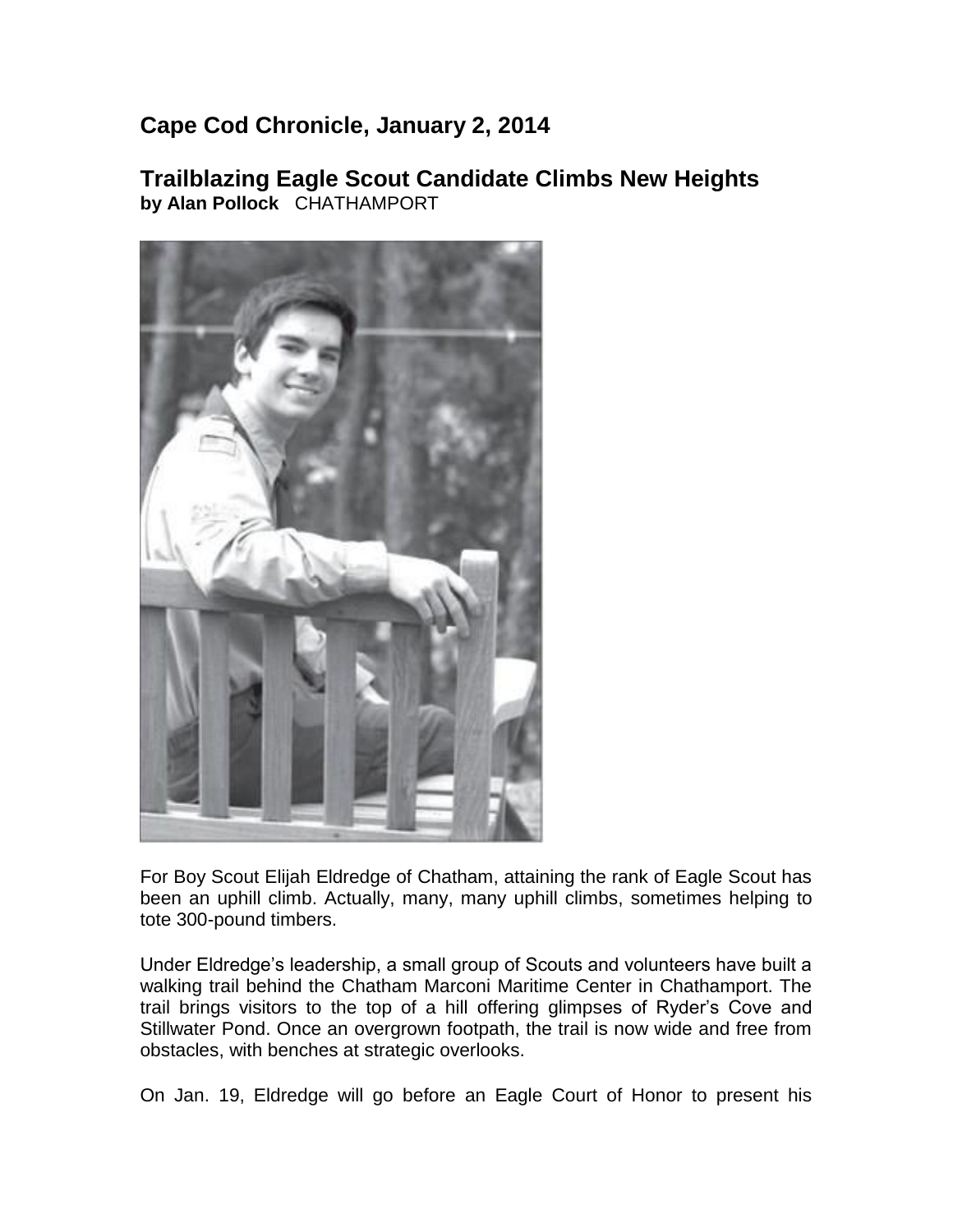project, which will review the details and either accept it or send Eldredge back to do additional work. In any case, the project must be completed before Eldredge's 18th birthday this spring.

A passionate student of computer science, the high school senior chose the Marconi project because of his interest in technology and amateur radio.

"I was really interested in the Marconi station," he said, and so in 2012 he approached the Marconi Center board to ask whether they would be interested in hosting his community service project. The board suggested that he take on the walking trail, similar to one proposed earlier by a consultant. That project was estimated to cost \$21,000, but Eldredge was convinced he'd be able to do it without cost to the town of Chatham, which owns the property.

A number of vendors and professionals provided donations of materials, equipment and expertise, and Chatham Bars Inn donated the two benches. A small cadre of scouts and volunteers provided the key ingredient: manual labor. Many loads of brush were removed to convert the footpath into a proper fourfoot-wide walking trail from the area behind the operations building 650 feet to the top of the hill. The Marconi Center is providing the finishing touches, in the form of three informational signs to describe the site to visitors.

One of the major challenges was preventing erosion on the hillside, which is mostly loose, sandy soil. Eldredge and his friends lugged 300-pound railroad ties up the hill, installing them on the pathway at slight angles to divert runoff. Because the area can't be easily reached by heavy equipment, and because dragging the timbers would have scoured the land, volunteers hoisted the ties on ropes and slowly walked them up the hill.

While there were some volunteers who pledged to help but then weren't available – something Eldredge said is to be expected in projects like this – there were enough workers to do the job.

"I learned how difficult it is to coordinate people," he said with a chuckle. Arranging volunteers means matching jobs with individuals' skills and abilities, all while keeping the project moving ahead. Family members and volunteers supplemented the relatively small number of Boy Scouts in Chatham's troop. Being part of a small Scouting group is something Eldredge is accustomed to; a few years back, he was the only Boy Scout in town.

"I was the sole Scout of Troop 71," he said with a laugh. It made for a funny display in town parades, but the condition didn't last. An influx of middle schoolers has caused the ranks to swell a bit since that time.

Eldredge learned other things during the process. He had to persuade the Marconi Center board and the Chatham Board of Selectmen to approve the